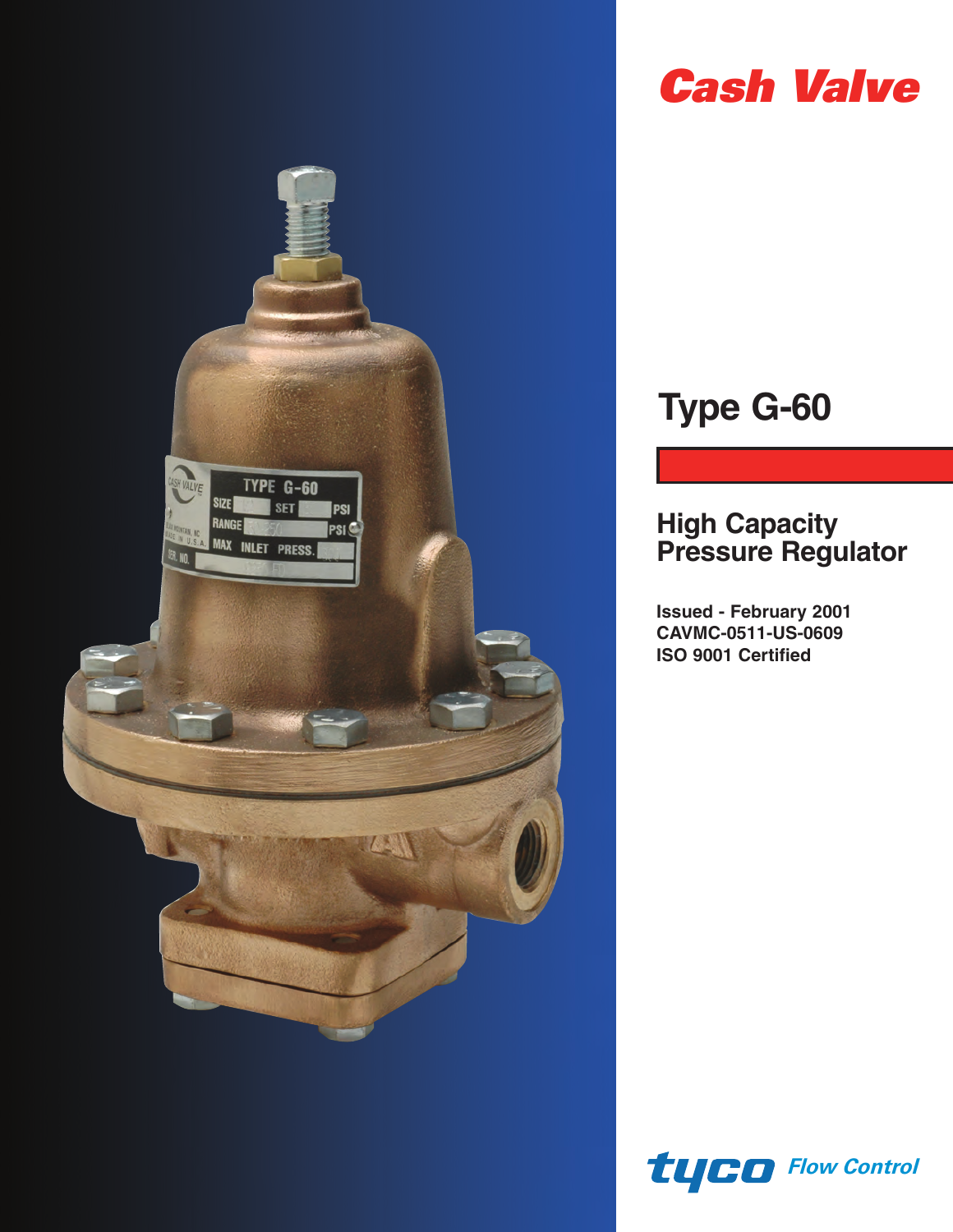## **Type G-60** High Capacity Pressure Reducing And Regulating Valve



#### **Description**

The Type G-60 is a high capacity all purpose pressure reducing and regulating valve designed to reduce high inlet pressures to a lower outlet pressure and hold the reduced pressure within close limits. Type G-60 regulators are self-contained and selfactuated and are designed for high capacity systems where close control is required.

### **Application**

Type G-60 regulators are designed for use with steam, water, air, oil, gases, chemicals or other fluids. These regulators are available with either iron, bronze, carbon steel, or stainless steel bodies and feature a variety of internal materials for a wide range of applications. Available in  $1/4$ " thru  $11/2$ " sizes with threaded connections. These valves are designed for a variety of inlet pressure ranges and operating temperatures depending on construction materials used. Refer to the Spring Range Table or the Pressure and Temperature Ratings Table under Specifications for additional information.

The Type G-60 regulator is suitable for use in dryers, steam atomized oil burners, plastic moulding, cookers, degreasers and sterilizers. Also available for cryogenic service (see Features).

#### **Operation**

The Type G-60 design is totally different from the majority of self-acting pressure reducing regulators. Note the cross section at right. Five pressure chambers play a part in producing the high capacity and exceptional performance of the Type G-60.

Flow from inlet chamber (A) goes through the seat orifice to intermediate chamber (B), then into the outlet line (F) through nozzle chamber (C). Control chamber (D) communicates with outlet line (F) through chamber (E). In operation, assuming the valve closed, a drop in pressure in line (F) caused by demand downstream, simultaneously drops the pressure in chambers (E) and (D). As this produces some valve opening, pressure in chamber (B) will considerably elevate the velocity of flow through nozzle (C). This increased velocity through the nozzle (jet action) drops the pressure in control chamber (D). The valve is opened wide to satisfy the demand and the delivery pressure is maintained within narrow limits.

#### **Construction**

**Body:** Iron, bronze, carbon steel or stainless steel (Type 316 or 316L).

**Trim:** Bronze or stainless steel (Trim consists of pusher post button, pusher post orifice, nozzle, bottom cap, and piston).

**Guide Bushing:** Stainless steel.

**Piston and Seat Ring:** Stainless steel — for steam and other fluids requiring metal-to-metal seats. Bronze piston with BUNA-N seat disc and stainless steel seat ring — for air, cold water, and other fluids where tight shutoff is desired, stainless steel pistons are optional.

**Diaphragm:** Phosphor bronze, stainless steel, BUNA-N, Viton®

**Diaphragm Gasket (used only with metal diaphragms):** Aramid Fiber (Teflon® on special order)

**Bottom Cap Gasket:** Aramid Fiber (Teflon® on special order)

**Adjusting Screw Cap (when furnished):** Brass (Stainless Steel

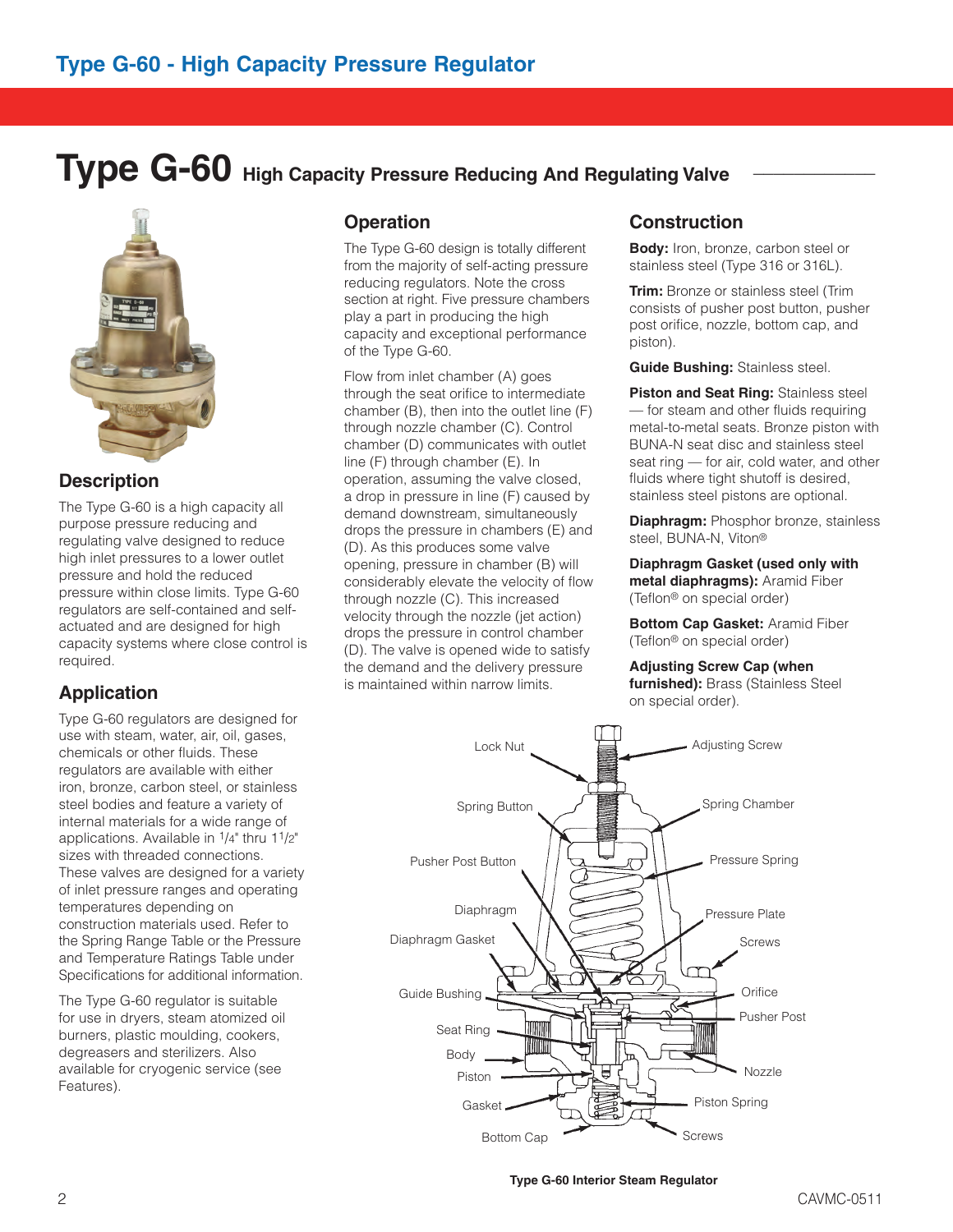#### **Features**

A wide range of features contribute to make the Type G-60 an outstanding regulator.

Optional Stainless Steel Internal Trim: The Type G-60 can be furnished with stainless steel internal trim suitable for regulating steam, air, water, oil, gases, chemicals, and other fluids. Trim consists of the pusher post button, pusher post, guide bushing, piston orifice, nozzle and bottom cap. It is an excellent choice for any pressure reducing valve application...but particularly possessing the qualities necessary for those tough jobs where high capacity and the need for close regulation rule out all but the best regulators.

#### **Adjusting Screw:**

A hex head adjusting screw and hex lock nut are standard. An optional T-bar is available on special order.



#### **Sizes:**

1/4", 3/8", 1/2", 3/4", 1", 11/4", and 11/2" with threaded connections. 1/2", 3/4", 1", 11/4", and  $1<sup>1</sup>/2$ " with flanged connections are optional in Stainless Steel or Carbon Steel.

#### **Optional Cryogenic Service:**

Approved construction is offered in the Type G-60 for handling cold fluids. For example, pressure building regulators on liquid to gas oxygen and nitrogen converters. Special stainless steel pressure springs for higher ranges than those shown in the Spring Range Table are available for this service. Write for Data sheet CAVMC-0514 for more information.

#### **Internal Design Features:**

- 1.The valve piston is fully balanced against inlet and outlet pressures, except for the Steam valves. This provides close control despite wide inlet pressure variations.
- 2.A flat seat ring rather than a beveled seat is employed for better shutoff, higher capacity, and easier maintenance.
- 3.The internal parts are well guided to assure proper seating.
- 4.The Type G-60 has a large diaphragm and long pressure spring which, in combination, do two things - (1) provide for a wide range of adjustment and (2) give exceptional sensitivity of control.

#### **Optional Differential Pressure Control:**

The Type G-60 can serve as a constant-differential valve through a slight modification of the standard valve design. This is accomplished by incorporating a  $1/4$ " side tap in the spring housing. In the typical steam-oil atomizing installation sketch below, loading pressure is introduced above the G-60 diaphragm and steam is delivered through the valve at a regulated pressure higher than the loading pressure, with the pressure



**Type G-60 Differential Valve**

difference being determined by the diaphragm spring setting. The outlet steam pressure is automatically maintained to provide a constant, fixed pressure differential between the steam pressure and oil pressure. Variations in the loading pressure are reflected in a pound-for-pound change in the discharge pressure.

Valves equipped with the optional differential pressure control are fitted with a pressure-tight closing cap over the pressure adjusting screw. In addition, a gasket is installed above the diaphragm and the closing cap has a gasket seal.

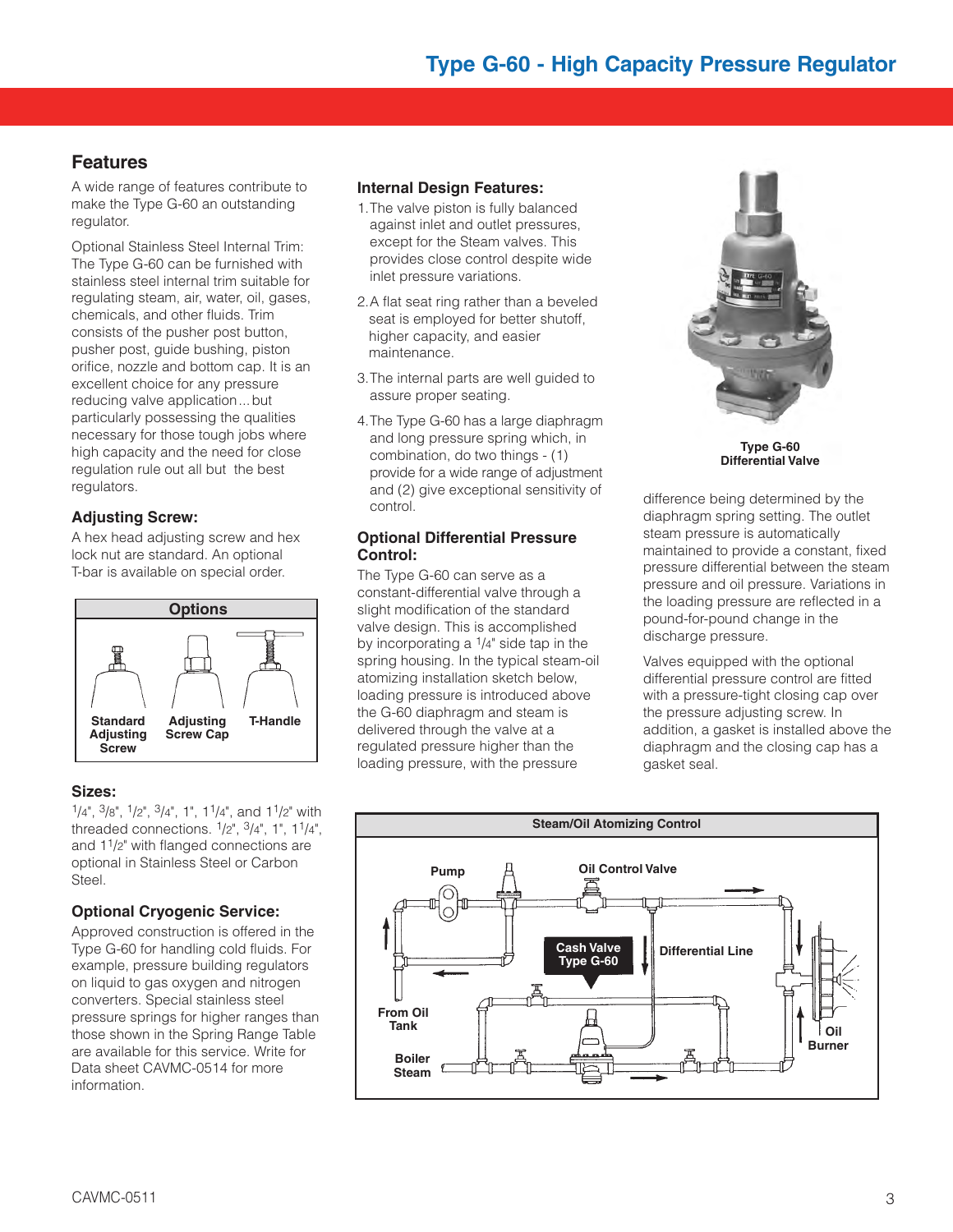#### $S$  pecifications

| <b>Type G-60 With Threaded Connections</b> |                     |             |                   |               |             |                                  |               |  |  |  |
|--------------------------------------------|---------------------|-------------|-------------------|---------------|-------------|----------------------------------|---------------|--|--|--|
|                                            | <b>Description</b>  |             | <b>Dimensions</b> |               |             |                                  |               |  |  |  |
|                                            |                     |             |                   | в             |             | <b>Shipping Weight</b><br>(lbs.) |               |  |  |  |
| <b>Type</b>                                | <b>Pipe Size</b>    | A           | <b>With Cap</b>   | W/O Cap       | C           | <b>Iron</b>                      | <b>Bronze</b> |  |  |  |
| $G-60$                                     | 1/4"                | 4"          | 65/8"             | $6^{1}/4"$    | $2^{3}/16"$ | 8                                | 9             |  |  |  |
|                                            | 3/8"                | 4"          | 65/8"             | $6^{1}/4"$    | $2^{3}/16"$ | 8                                | 9             |  |  |  |
|                                            | $4^{3}/4"$<br>1/p'' |             | 75/8"             | $7^{1}/8"$    | $2^{5/16"$  | 15                               | 16            |  |  |  |
|                                            | 3/4"                | $5^{5}/8"$  | 10"               | 91/2"         | $2^{5/8"}$  | 22                               | 24            |  |  |  |
|                                            | 1"                  | $6^{1}/2$ " | $10^{3/4"$        | 97/g''        | $2^{7}/8"$  | 32                               | 35            |  |  |  |
|                                            | 11/4"               | 8"          | $12^{3}/8"$       | $11^{13}/16"$ | $3^{1/2}$   | 58                               | $62^{1/2}$    |  |  |  |
|                                            | 11/2"               | 8"          | $12^{3}/8"$       | $11^{13}/16"$ | $3^{1/2"$   | 58                               | $62^{1/2}$    |  |  |  |



**Type G-60 Threaded Connections**

| <b>Pressure and Temperature Ratings</b> |                        |                                    |                  |              |                                       |                           |  |  |  |  |
|-----------------------------------------|------------------------|------------------------------------|------------------|--------------|---------------------------------------|---------------------------|--|--|--|--|
| <b>Body</b>                             | <b>Trim</b>            | <b>Seat Ring</b>                   | <b>Diaphragm</b> | <b>Media</b> | <b>Max. Initial</b><br>Pressure (psi) | Max. Temp.<br>Ranges (°F) |  |  |  |  |
|                                         | <b>Bronze</b>          | Stainless Steel<br><b>BUNA-N</b>   |                  | Water/Air    | 400                                   | $-20$ to 180              |  |  |  |  |
| Iron                                    |                        | Stainless Steel<br>Phosphor Bronze |                  | <b>Steam</b> | 250                                   | $-50$ to $410$            |  |  |  |  |
|                                         | Stainless Steel        | Stainless Steel                    | Stainless Steel  | Steam        | 250                                   | $-50$ to $410$            |  |  |  |  |
|                                         |                        | Stainless Steel                    | <b>BUNA-N</b>    | Water/Air    | 400                                   | $-20$ to 180              |  |  |  |  |
| <b>Bronze</b>                           | <b>Bronze</b>          | Stainless Steel                    | Phosphor Bronze  | Steam        | 300                                   | $-50$ to $410$            |  |  |  |  |
|                                         | <b>Stainless Steel</b> | Stainless Steel                    | Stainless Steel  | Steam        | 300                                   | $-50$ to $500$            |  |  |  |  |
| Carbon Steel or                         | Stainless Steel        | Stainless Steel                    | Stainless Steel  | Water/Air    | 700                                   | $-20$ to 180              |  |  |  |  |
| Stainless Steel                         |                        |                                    |                  | Steam        | 400                                   | $-50$ to $700$            |  |  |  |  |

Note: Bronze and Stainless Steel valves are also available for service to -320°F with Cryogenic Modification.

| <b>Type G-60 Spring Ranges</b> |                              |           |           |           |        |        |  |  |  |  |
|--------------------------------|------------------------------|-----------|-----------|-----------|--------|--------|--|--|--|--|
| <b>Size</b>                    | Range Of Adjustment (in psi) |           |           |           |        |        |  |  |  |  |
| 1/4"                           | 1-15                         | $5 - 40$  | 20-90     | 30-125    | 75-250 |        |  |  |  |  |
| 3/8"                           | 1-15                         | $5 - 40$  | 20-90     | 30-125    | 75-250 |        |  |  |  |  |
| 1/2"                           | $0 - 7$                      | $5 - 15$  | 10-50     | $30 - 75$ | 50-120 | 75-150 |  |  |  |  |
| 3/4"                           | $5 - 15$                     | $10 - 50$ | $30 - 75$ | 50-120    | 75-150 |        |  |  |  |  |
|                                | $2 - 10$                     | $5 - 25$  | 10-50     | 30-100    | 50-130 | 75-150 |  |  |  |  |
| 1 <sup>1</sup> /4"             | $5 - 15$                     | 10-50     | $30 - 75$ | 50-120    | 75-150 |        |  |  |  |  |
| 1 <sup>1</sup> /2"             | $5 - 15$                     | 10-50     | $30 - 75$ | 50-120    | 75-150 |        |  |  |  |  |

Note: Spring options in Stainless Steel and for ranges to 600 psig are available on special order.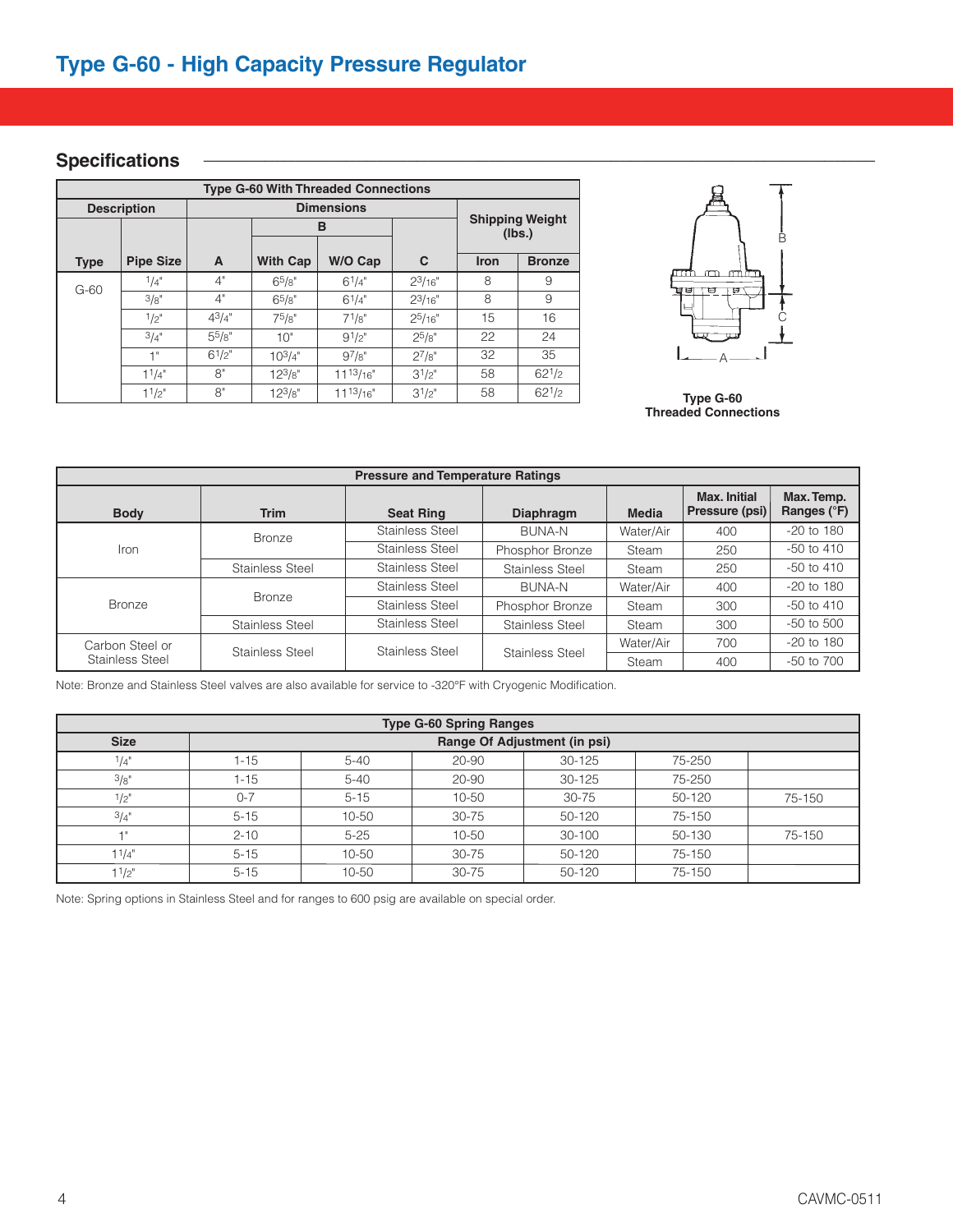#### **Specifications (Continued) \_\_\_\_\_\_\_\_\_\_\_\_\_\_\_\_\_\_\_\_\_\_\_\_\_\_\_\_\_\_\_\_\_\_\_\_\_\_\_\_\_\_\_\_\_\_\_\_\_\_\_\_\_\_**

The amount of air or fluid any regulator will pass is governed by two factors; (1) pressure differential, or the difference between the inlet and outlet pressure, and (2) a characteristic

known as fall-off or droop, by which the outlet pressure drops slightly as flow starts through the valve and drops off even more as increased demand requires increased flow. The rates of

flow stated on the following charts are based on maximum fall-off on droop of 20% from set pressure.

|                           | Type G-60 Air Capacity Information            |      |      |         |      |                                                                                                                                                                                                                |                                                                                                                                                                                                                       |       |  |  |
|---------------------------|-----------------------------------------------|------|------|---------|------|----------------------------------------------------------------------------------------------------------------------------------------------------------------------------------------------------------------|-----------------------------------------------------------------------------------------------------------------------------------------------------------------------------------------------------------------------|-------|--|--|
| Inlet                     | <b>Air Capacity In SCFM By Size</b><br>Outlet |      |      |         |      |                                                                                                                                                                                                                |                                                                                                                                                                                                                       |       |  |  |
| <b>Pressure</b><br>(psig) | <b>Pressure</b><br>(psig)                     | 1/4" | 3/8" | $1/2$ " | 3/4" | 1"                                                                                                                                                                                                             | 11/4"                                                                                                                                                                                                                 | 11/2" |  |  |
|                           | 15                                            | 11   | 19   | 30      | 55   | 88                                                                                                                                                                                                             | 127                                                                                                                                                                                                                   | 160   |  |  |
| 25                        | 10                                            | 13   | 23   | 36      | 65   | 104                                                                                                                                                                                                            | 150                                                                                                                                                                                                                   | 189   |  |  |
|                           | 40                                            | 12   | 21   | 33      | 60   | 96                                                                                                                                                                                                             | 138                                                                                                                                                                                                                   | 174   |  |  |
| 50                        | 25                                            | 20   | 35   | 55      | 100  | 160                                                                                                                                                                                                            | 230                                                                                                                                                                                                                   | 290   |  |  |
|                           | 10                                            | 21   | 37   | 58      | 105  | 168                                                                                                                                                                                                            | 242<br>173<br>299<br>334<br>334<br>196<br>311<br>391<br>414<br>322<br>414<br>483<br>575<br>242<br>437<br>506<br>598<br>621<br>450<br>598<br>621<br>644<br>644<br>633<br>656<br>748<br>782<br>794<br>679<br>782<br>805 | 305   |  |  |
|                           | 65                                            | 15   | 26   | 41      | 75   | 120                                                                                                                                                                                                            |                                                                                                                                                                                                                       | 218   |  |  |
| 75                        | 50                                            | 26   | 46   | 72      | 130  | 208                                                                                                                                                                                                            |                                                                                                                                                                                                                       | 377   |  |  |
|                           | 25                                            | 29   | 51   | 80      | 145  | 232<br>232<br>136<br>216<br>272<br>288<br>224<br>288<br>336<br>400<br>168<br>304<br>352<br>416<br>432<br>360<br>416<br>432<br>448<br>448<br>440<br>456<br>520<br>544<br>552<br>472<br>544<br>560<br>568<br>817 |                                                                                                                                                                                                                       | 421   |  |  |
|                           | 10                                            | 29   | 51   | 80      | 145  |                                                                                                                                                                                                                |                                                                                                                                                                                                                       | 421   |  |  |
|                           | 90                                            | 17   | 30   | 47      | 85   |                                                                                                                                                                                                                |                                                                                                                                                                                                                       | 247   |  |  |
|                           | 75                                            | 27   | 47   | 74      | 135  |                                                                                                                                                                                                                |                                                                                                                                                                                                                       | 392   |  |  |
| 100                       | 50                                            | 34   | 60   | 94      | 170  |                                                                                                                                                                                                                |                                                                                                                                                                                                                       | 493   |  |  |
|                           | 25                                            | 36   | 63   | 99      | 180  |                                                                                                                                                                                                                |                                                                                                                                                                                                                       | 522   |  |  |
|                           | 100                                           | 28   | 49   | 77      | 140  |                                                                                                                                                                                                                |                                                                                                                                                                                                                       | 406   |  |  |
|                           | 75                                            | 36   | 63   | 99      | 180  |                                                                                                                                                                                                                |                                                                                                                                                                                                                       | 522   |  |  |
| 125                       | 50                                            | 42   | 74   | 116     | 210  |                                                                                                                                                                                                                |                                                                                                                                                                                                                       | 609   |  |  |
|                           | 25                                            | 50   | 88   | 138     | 250  |                                                                                                                                                                                                                |                                                                                                                                                                                                                       | 725   |  |  |
|                           | 140                                           | 21   | 37   | 58      | 105  |                                                                                                                                                                                                                |                                                                                                                                                                                                                       | 305   |  |  |
|                           | 100                                           | 38   | 66   | 105     | 190  |                                                                                                                                                                                                                |                                                                                                                                                                                                                       | 551   |  |  |
| 150                       | 75                                            | 44   | 77   | 121     | 220  |                                                                                                                                                                                                                |                                                                                                                                                                                                                       | 638   |  |  |
|                           | 50                                            | 52   | 91   | 143     | 260  |                                                                                                                                                                                                                |                                                                                                                                                                                                                       | 754   |  |  |
|                           | 25                                            | 54   | 95   | 149     | 270  |                                                                                                                                                                                                                |                                                                                                                                                                                                                       | 783   |  |  |
|                           | 150                                           | 45   | 79   | 124     | 225  |                                                                                                                                                                                                                |                                                                                                                                                                                                                       | 653   |  |  |
|                           | 100                                           | 52   | 91   | 143     | 260  |                                                                                                                                                                                                                |                                                                                                                                                                                                                       | 754   |  |  |
| 200                       | 75                                            | 54   | 95   | 149     | 270  |                                                                                                                                                                                                                |                                                                                                                                                                                                                       | 783   |  |  |
|                           | 50                                            | 56   | 98   | 154     | 280  |                                                                                                                                                                                                                |                                                                                                                                                                                                                       | 812   |  |  |
|                           | 25                                            | 56   | 98   | 154     | 280  |                                                                                                                                                                                                                |                                                                                                                                                                                                                       | 812   |  |  |
|                           | 150                                           | 55   | 96   | 151     | 275  |                                                                                                                                                                                                                |                                                                                                                                                                                                                       | 798   |  |  |
|                           | 100                                           | 57   | 100  | 157     | 285  |                                                                                                                                                                                                                |                                                                                                                                                                                                                       | 827   |  |  |
| 250                       | 75                                            | 65   | 114  | 179     | 325  |                                                                                                                                                                                                                |                                                                                                                                                                                                                       | 943   |  |  |
|                           | 50                                            | 68   | 119  | 187     | 340  |                                                                                                                                                                                                                |                                                                                                                                                                                                                       | 986   |  |  |
|                           | 25                                            | 69   | 121  | 190     | 345  |                                                                                                                                                                                                                |                                                                                                                                                                                                                       | 1001  |  |  |
|                           | 150                                           | 59   | 103  | 162     | 295  |                                                                                                                                                                                                                |                                                                                                                                                                                                                       | 856   |  |  |
| 300/400                   | 100                                           | 68   | 119  | 187     | 340  |                                                                                                                                                                                                                |                                                                                                                                                                                                                       | 986   |  |  |
|                           | 75                                            | 70   | 123  | 193     | 350  |                                                                                                                                                                                                                |                                                                                                                                                                                                                       | 1015  |  |  |
|                           | 50                                            | 71   | 124  | 195     | 355  |                                                                                                                                                                                                                |                                                                                                                                                                                                                       | 1030  |  |  |

Note: Capacities are based on a 20% falloff.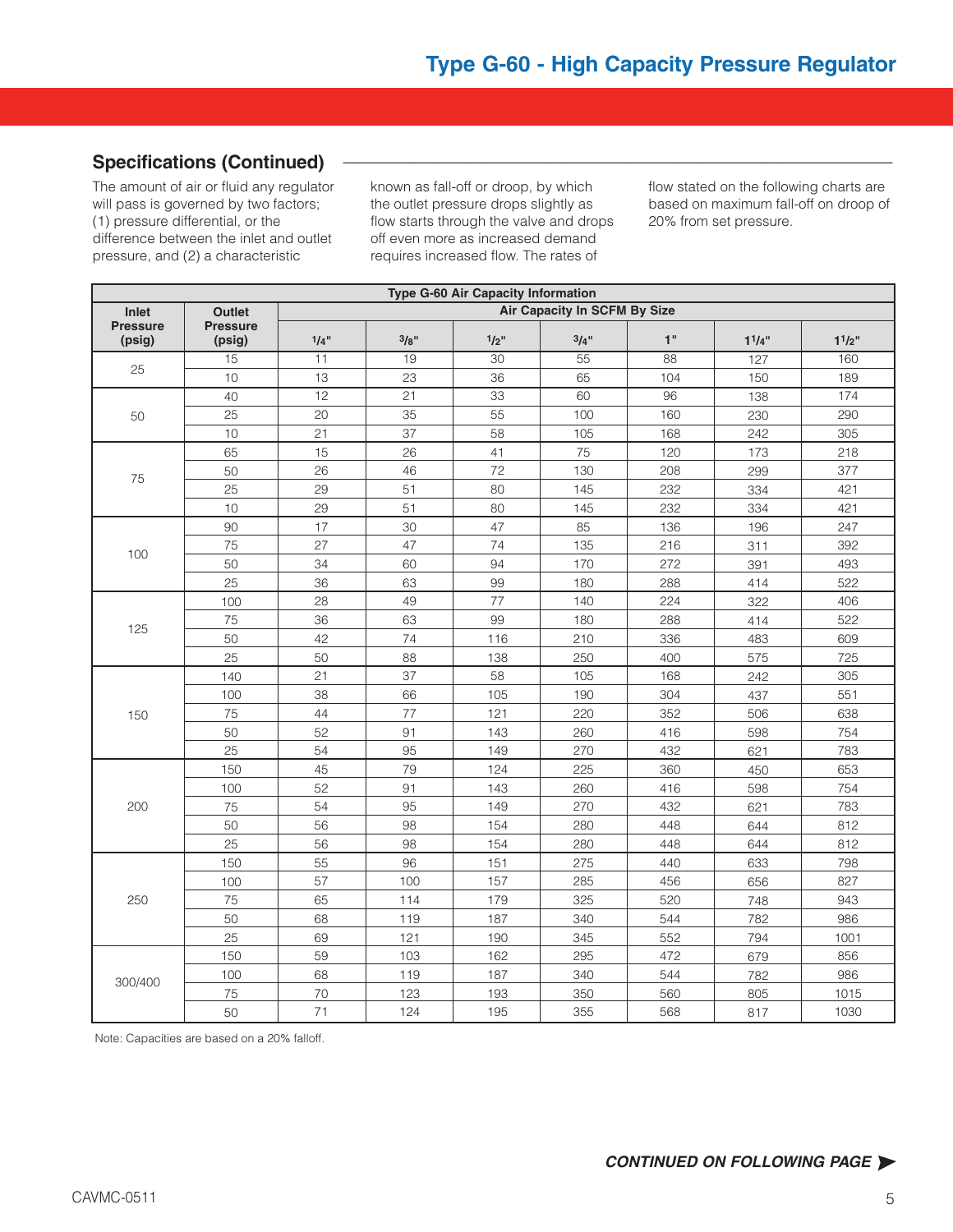### Specifications (Continued) **<b>with any continued with a set of the set of the set of the set of the set of the set of the set of the set of the set of the set of the set of the set of the set of the set of the set of the**

| <b>Type G-60 Steam Capacity Information</b> |                                         |      |      |                 |      |                                                                                                                                                                                                                                                                                                                                                                                                                                            |       |       |  |  |
|---------------------------------------------|-----------------------------------------|------|------|-----------------|------|--------------------------------------------------------------------------------------------------------------------------------------------------------------------------------------------------------------------------------------------------------------------------------------------------------------------------------------------------------------------------------------------------------------------------------------------|-------|-------|--|--|
| Inlet                                       | Steam (Ibs.) Per Hour By Size<br>Outlet |      |      |                 |      |                                                                                                                                                                                                                                                                                                                                                                                                                                            |       |       |  |  |
| <b>Pressure</b><br>(psig)                   | <b>Pressure</b><br>(psig)               | 1/4" | 3/8" | 1/2"            | 3/4" | 1"                                                                                                                                                                                                                                                                                                                                                                                                                                         | 11/4" | 11/2" |  |  |
| 25                                          | 15                                      | 36   | 48   | $\overline{72}$ | 120  | 192                                                                                                                                                                                                                                                                                                                                                                                                                                        | 264   | 324   |  |  |
|                                             | 10                                      | 50   | 66   | 100             | 150  | 240                                                                                                                                                                                                                                                                                                                                                                                                                                        | 330   | 405   |  |  |
|                                             | 40                                      | 49   | 65   | 98              | 145  | 238                                                                                                                                                                                                                                                                                                                                                                                                                                        | 327   | 401   |  |  |
| 50                                          | 25                                      | 72   | 96   | 144             | 240  | 384                                                                                                                                                                                                                                                                                                                                                                                                                                        | 528   | 648   |  |  |
|                                             | 10                                      | 75   | 100  | 150             | 250  | 400                                                                                                                                                                                                                                                                                                                                                                                                                                        | 550   | 675   |  |  |
|                                             | 65                                      | 53   | 71   | 105             | 157  | 252                                                                                                                                                                                                                                                                                                                                                                                                                                        | 345   | 425   |  |  |
| 75                                          | 50                                      | 90   | 120  | 180             | 300  | 480                                                                                                                                                                                                                                                                                                                                                                                                                                        | 660   | 810   |  |  |
|                                             | 25                                      | 105  | 140  | 210             | 350  | 560                                                                                                                                                                                                                                                                                                                                                                                                                                        | 770   | 945   |  |  |
|                                             | 10                                      | 105  | 140  | 210             | 350  | 560<br>770<br>313<br>430<br>825<br>600<br>712<br>979<br>720<br>990<br>770<br>560<br>840<br>1155<br>880<br>1210<br>1232<br>896<br>420<br>340<br>880<br>1210<br>1000<br>1375<br>1040<br>1430<br>1048<br>1441<br>1452<br>1056<br>1400<br>1925<br>1480<br>2035<br>1488<br>2046<br>1488<br>2046<br>1947<br>1416<br>1728<br>2376<br>1800<br>2475<br>1840<br>2530<br>1840<br>2530<br>1760<br>2420<br>2064<br>2838<br>2000<br>2860<br>2000<br>2860 |       | 945   |  |  |
|                                             | 90                                      | 70   | 78   | 117             | 195  |                                                                                                                                                                                                                                                                                                                                                                                                                                            |       | 528   |  |  |
| 100                                         | 75                                      | 113  | 150  | 225             | 375  |                                                                                                                                                                                                                                                                                                                                                                                                                                            |       | 1013  |  |  |
|                                             | 50                                      | 134  | 178  | 267             | 445  |                                                                                                                                                                                                                                                                                                                                                                                                                                            |       | 1202  |  |  |
|                                             | 25                                      | 135  | 180  | 270             | 450  |                                                                                                                                                                                                                                                                                                                                                                                                                                            |       | 1215  |  |  |
|                                             | 100                                     | 105  | 140  | 210             | 350  |                                                                                                                                                                                                                                                                                                                                                                                                                                            |       | 945   |  |  |
| 125                                         | 75                                      | 158  | 210  | 315             | 525  |                                                                                                                                                                                                                                                                                                                                                                                                                                            |       | 1418  |  |  |
|                                             | 50                                      | 165  | 220  | 330             | 550  |                                                                                                                                                                                                                                                                                                                                                                                                                                            |       | 1485  |  |  |
|                                             | 25                                      | 168  | 224  | 336             | 560  |                                                                                                                                                                                                                                                                                                                                                                                                                                            |       | 1512  |  |  |
|                                             | 140                                     | 57   | 76   | 125             | 210  |                                                                                                                                                                                                                                                                                                                                                                                                                                            |       | 580   |  |  |
|                                             | 100                                     | 165  | 220  | 330             | 550  |                                                                                                                                                                                                                                                                                                                                                                                                                                            |       | 1485  |  |  |
| 150                                         | 75                                      | 188  | 250  | 375             | 625  |                                                                                                                                                                                                                                                                                                                                                                                                                                            |       | 1688  |  |  |
|                                             | 50                                      | 195  | 260  | 390             | 650  |                                                                                                                                                                                                                                                                                                                                                                                                                                            |       | 1755  |  |  |
|                                             | 25                                      | 197  | 262  | 393             | 655  |                                                                                                                                                                                                                                                                                                                                                                                                                                            |       | 1769  |  |  |
|                                             | 150                                     | 198  | 264  | 396             | 660  |                                                                                                                                                                                                                                                                                                                                                                                                                                            |       | 1782  |  |  |
|                                             | 100                                     | 263  | 350  | 525             | 875  |                                                                                                                                                                                                                                                                                                                                                                                                                                            |       | 2363  |  |  |
| 200                                         | 75                                      | 278  | 370  | 555             | 925  |                                                                                                                                                                                                                                                                                                                                                                                                                                            |       | 2498  |  |  |
|                                             | 50                                      | 275  | 372  | 558             | 930  |                                                                                                                                                                                                                                                                                                                                                                                                                                            |       | 2511  |  |  |
|                                             | 25                                      | 275  | 372  | 558             | 930  |                                                                                                                                                                                                                                                                                                                                                                                                                                            |       | 2511  |  |  |
|                                             | 150                                     | 266  | 354  | 531             | 885  |                                                                                                                                                                                                                                                                                                                                                                                                                                            |       | 2390  |  |  |
|                                             | 100                                     | 324  | 432  | 648             | 1080 |                                                                                                                                                                                                                                                                                                                                                                                                                                            |       | 2916  |  |  |
| 250                                         | 75                                      | 338  | 450  | 675             | 1125 |                                                                                                                                                                                                                                                                                                                                                                                                                                            |       | 3038  |  |  |
|                                             | 50                                      | 345  | 460  | 690             | 1150 |                                                                                                                                                                                                                                                                                                                                                                                                                                            |       | 3105  |  |  |
|                                             | 25                                      | 345  | 460  | 690             | 1150 |                                                                                                                                                                                                                                                                                                                                                                                                                                            |       | 3105  |  |  |
|                                             | 150                                     | 330  | 440  | 660             | 1100 |                                                                                                                                                                                                                                                                                                                                                                                                                                            |       | 2970  |  |  |
|                                             | 100                                     | 387  | 516  | 774             | 1290 |                                                                                                                                                                                                                                                                                                                                                                                                                                            |       | 3483  |  |  |
| 300/400                                     | 75                                      | 390  | 520  | 780             | 1300 |                                                                                                                                                                                                                                                                                                                                                                                                                                            |       | 3510  |  |  |
|                                             | 50                                      | 390  | 520  | 780             | 1300 |                                                                                                                                                                                                                                                                                                                                                                                                                                            |       | 3510  |  |  |

Note: Capacities are based on a 20% falloff.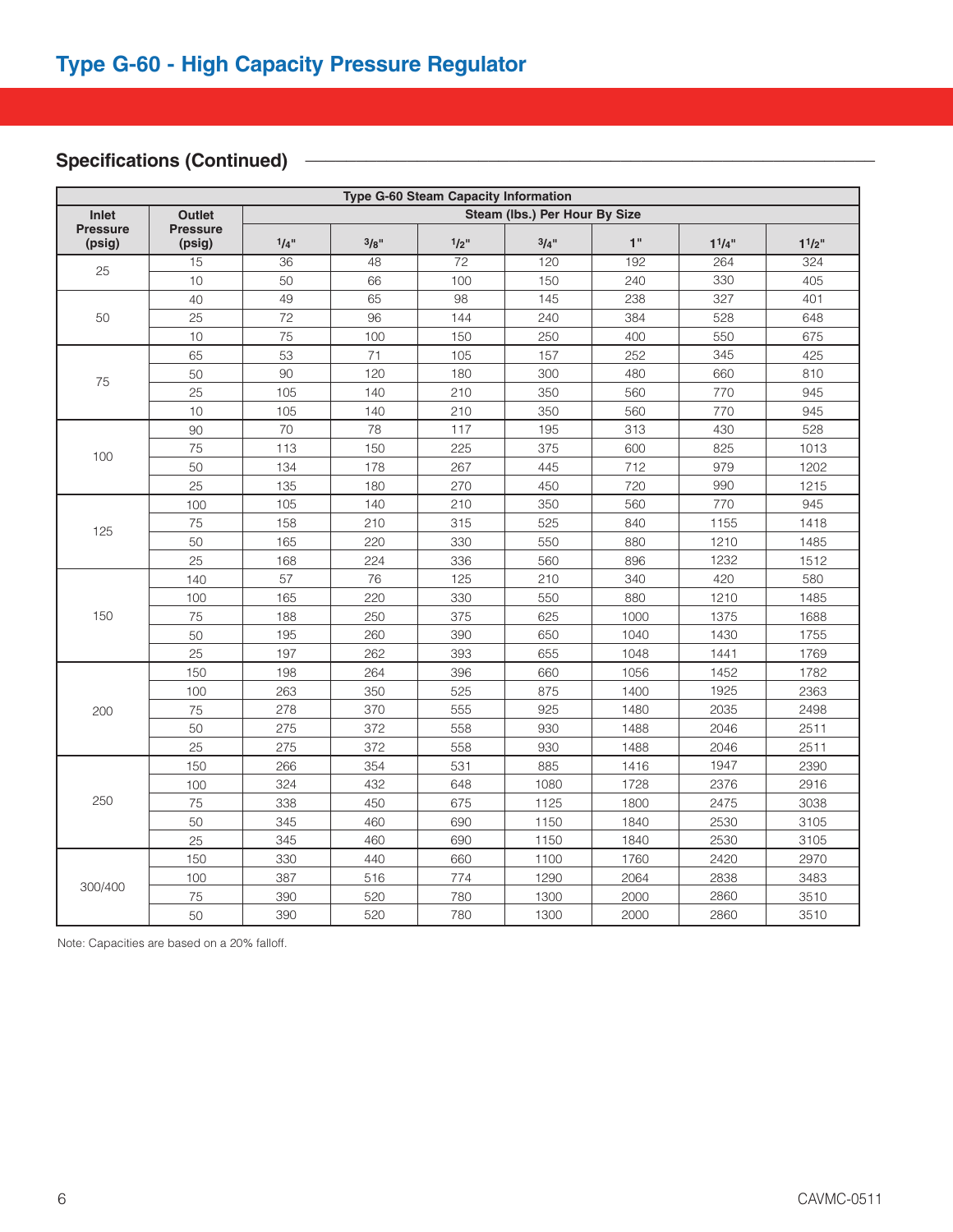### **Specifications (Continued) \_\_\_\_\_\_\_\_\_\_\_\_\_\_\_\_\_\_\_\_\_\_\_\_\_\_\_\_\_\_\_\_\_\_\_\_\_\_\_\_\_\_\_\_\_\_\_\_\_\_\_\_\_\_**

| <b>TYPE G-60 WATER CAPACITY INFORMATION</b> |                           |                                   |      |         |      |      |             |           |  |
|---------------------------------------------|---------------------------|-----------------------------------|------|---------|------|------|-------------|-----------|--|
| <b>INLET</b>                                | <b>OUTLET</b>             | <b>GALLONS PER MINUTE BY SIZE</b> |      |         |      |      |             |           |  |
| <b>PRESSURE</b><br>(psig)                   | <b>PRESSURE</b><br>(psig) | 1/4"                              | 3/8" | $1/2$ " | 3/4" | 1"   | $1^{1}/4$ " | $1^{1/2}$ |  |
|                                             | 15                        | 2.2                               | 3.9  | 6.0     | 11.0 | 17.6 | 24.2        | 29.7      |  |
| 25                                          | 10                        | 2.4                               | 4.2  | 6.6     | 12.0 | 19.2 | 26.4        | 32.4      |  |
|                                             | 40                        | 2.4                               | 4.2  | 6.6     | 12.0 | 19.2 | 26.4        | 32.4      |  |
| 50                                          | 25                        | 3.4                               | 6.0  | 9.4     | 17.0 | 27.2 | 37.4        | 45.9      |  |
|                                             | 10                        | 4.0                               | 7.0  | 11.0    | 20.0 | 32.0 | 44.0        | 54.0      |  |
|                                             | 65                        | 2.4                               | 4.2  | 6.6     | 12.0 | 19.2 | 26.4        | 32.4      |  |
|                                             | 50                        | 3.2                               | 5.6  | 8.8     | 16.0 | 25.6 | 35.2        | 43.2      |  |
| 75                                          | 25                        | 5.0                               | 8.8  | 13.8    | 25.0 | 40.0 | 55.0        | 67.5      |  |
|                                             | 10                        | 5.2                               | 9.1  | 14.3    | 26.0 | 41.6 | 57.2        | 70.2      |  |
|                                             | 90                        | 2.6                               | 4.6  | 7.2     | 13.0 | 20.8 | 28.6        | 35.1      |  |
|                                             | 75                        | 3.6                               | 6.3  | 9.9     | 18.0 | 28.8 | 39.6        | 48.6      |  |
| 100                                         | 50                        | 4.6                               | 8.0  | 12.7    | 23.0 | 36.8 | 50.6        | 62.1      |  |
|                                             | 25                        | 5.8                               | 10.2 | 16.0    | 29.0 | 46.4 | 63.8        | 78.3      |  |
|                                             | 100                       | 3.8                               | 6.7  | 10.5    | 19.0 | 30.4 | 41.8        | 51.3      |  |
| 125                                         | 75                        | 4.8                               | 8.4  | 13.2    | 24.0 | 38.4 | 52.8        | 64.8      |  |
|                                             | 50                        | 5.4                               | 9.5  | 14.9    | 27.0 | 43.2 | 59.4        | 72.9      |  |
|                                             | 25                        | 6.4                               | 11.2 | 17.6    | 32.0 | 51.2 | 70.4        | 86.4      |  |
|                                             | 140                       | 3.0                               | 5.3  | 8.3     | 15.0 | 24.0 | 33.0        | 40.5      |  |
|                                             | 100                       | 5.2                               | 9.1  | 14.3    | 26.0 | 41.6 | 57.2        | 70.2      |  |
| 150                                         | 75                        | 6.2                               | 10.9 | 17.1    | 31.0 | 49.6 | 68.2        | 83.7      |  |
|                                             | 50                        | 6.8                               | 11.9 | 18.7    | 34.0 | 54.4 | 74.8        | 91.8      |  |
|                                             | 25                        | 7.0                               | 12.3 | 19.3    | 35.0 | 56.0 | 77.0        | 94.5      |  |
|                                             | 150                       | 5.4                               | 9.5  | 14.9    | 27.0 | 43.2 | 59.4        | 72.9      |  |
|                                             | 100                       | 7.0                               | 12.3 | 19.3    | 35.0 | 56.0 | 77.0        | 94.5      |  |
| 200                                         | 75                        | 7.2                               | 12.6 | 19.8    | 36.0 | 57.6 | 79.2        | 97.2      |  |
|                                             | 50                        | 7.8                               | 13.7 | 21.5    | 39.0 | 62.4 | 85.8        | 105.3     |  |
|                                             | 25                        | 8.0                               | 14.0 | 22.0    | 40.0 | 64.0 | 88.0        | 108.0     |  |
|                                             | 150                       | 7.0                               | 12.3 | 19.3    | 35.0 | 56.0 | 77.0        | 94.5      |  |
|                                             | 100                       | 7.8                               | 13.7 | 21.5    | 39.0 | 62.4 | 85.8        | 105.3     |  |
| 250                                         | 75                        | 8.0                               | 14.0 | 22.0    | 40.0 | 64.0 | 88.0        | 108.0     |  |
|                                             | 50                        | 8.4                               | 14.7 | 23.1    | 42.0 | 67.2 | 92.4        | 113.4     |  |
|                                             | 25                        | 8.6                               | 15.1 | 23.7    | 43.0 | 68.8 | 94.6        | 116.1     |  |
|                                             | 150                       | 7.8                               | 13.7 | 21.5    | 39.0 | 62.4 | 85.8        | 105.3     |  |
|                                             | 100                       | 8.4                               | 14.7 | 23.1    | 42.0 | 67.2 | 92.4        | 113.4     |  |
| 300/400                                     | 75                        | 8.8                               | 15.4 | 24.2    | 44.0 | 70.4 | 96.8        | 118.8     |  |
|                                             | 50                        | 9.0                               | 15.8 | 24.8    | 45.0 | 72.0 | 99.0        | 121.5     |  |

Note: Capacities are based on a 20% falloff.